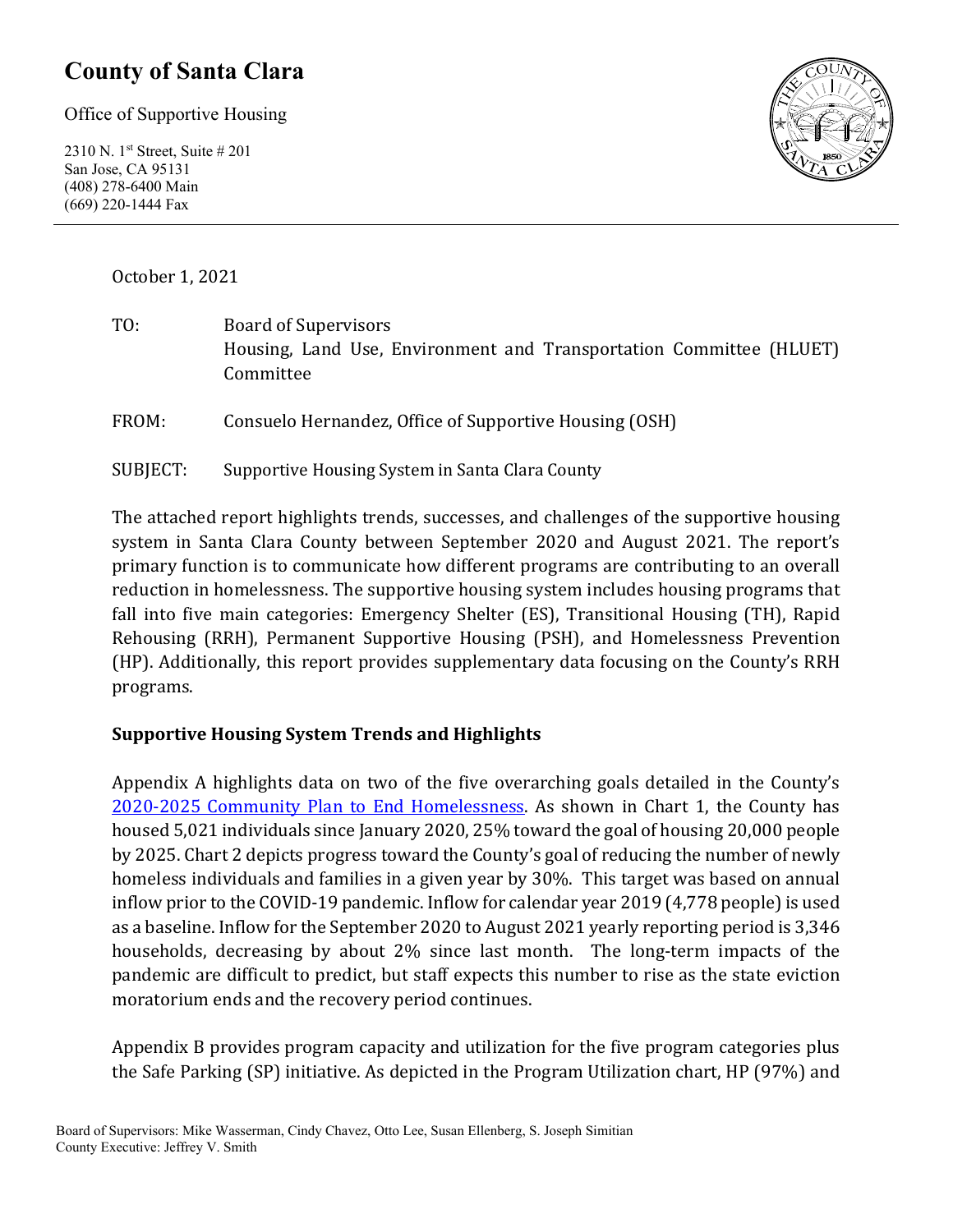PSH (93%) are currently the most utilized programs as it relates to capacity for this reporting period.

Appendix C illustrates key system performance measures, benchmarks for which are determined in coordination with community partners on an annual basis. Some highlights for the reporting period are provided below.

- Chart 1 depicts the number of people experiencing homelessness for the first time (system entries) compared to the number of clients enrolled in a housing program during the same period. While system entries (4,402) and program enrollments (7,057) decreased for the September 2020 through August 2021 period compared to prior years, both increased by 3% from last month's reporting period.
- Chart 2 provides data on exits to permanent housing destinations by housing type and period. Exits to permanent housing from RRH remained steady at 80% for the current study period, exceeding the 75% benchmark. Twenty-nine percent of households exiting ES programs moved on to permanent housing, just short of the County's 30% performance goal. Overall program exits to permanent housing remained steady at 40%, also meeting the County's system-wide benchmark.
- Chart 3 in Appendix C illustrates that PSH retention remains high at 96.4% for the current reporting period, exceeding the system-wide 95% benchmark.

Appendix D presents data on housing placements and inflow by project type and month. The upper chart indicates the number of households that moved to permanent housing (housing placements), compared to the number of households completing their first assessment (inflow). The inflow is stratified by level of housing intervention – minimal, RRH, or PSH. The lower chart breaks down the housing placements by the type of project from which the household was receiving assistance. Inflow and placements held steady for August 2021, with inflow at 246 households and 175 households placed.

#### **Rapid Rehousing**

Appendices E through G include data related to the County's RRH Programs. RRH programs provide time-limited rental assistance and supportive services to help people obtain housing quickly, increase self-sufficiency, and remain stably housed. Most RRH programs are focused on serving specific subpopulations. Accordingly, the RRH data provided is split by program subpopulation. A few highlights:

• As shown in the table in at the top of Appendix E, RRH programs have the largest capacity to serve veterans and families.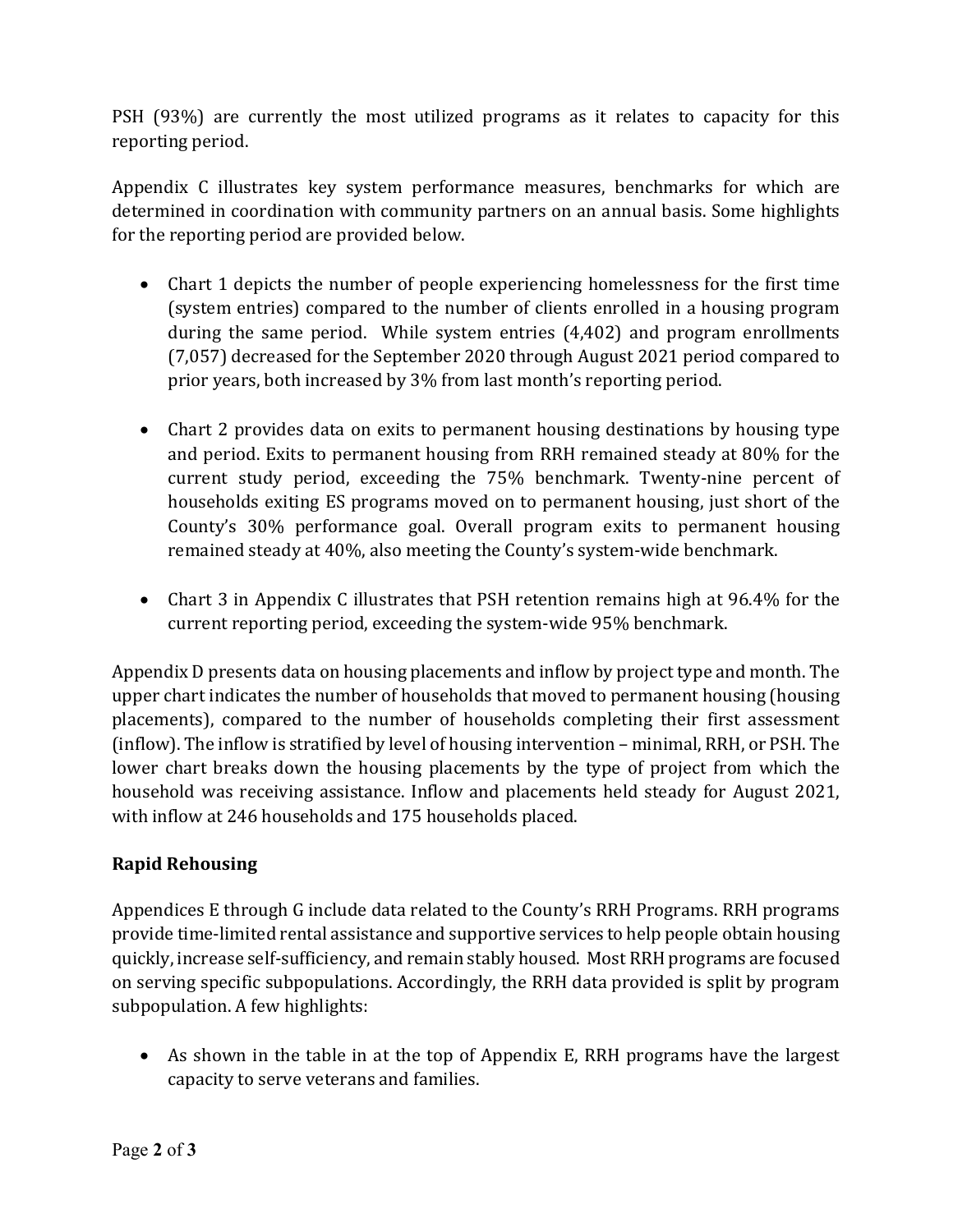- The lower chart in Appendix E indicates that 1,330 households including 511 families with minor children - were permanently housed during the study period.
- Appendix F provides some RRH client outcomes and characteristics. Chart 1 shows illustrates the average number of days from program enrollment to housing and the average number of days housed in the RRH program by subpopulation. The average number of days housed represents the length of time a household receives a rent subsidy before they achieve self-sufficiency and exit the program. Previous years' data indicates that this average was nine to ten months. For September 2020 through August 31, 2021, however, this average across all subpopulations was almost one year (351 days). Since the start of the pandemic, program participants have experienced loss of wages and challenges in both obtaining and/or increasing employment and accessing benefits and other resources. This has resulted in the need for programs to adjust in order to accommodate these circumstances, providing longer-term subsidies.
- The community benchmark for finding permanent housing for a household enrolled in an RRH program is 60 days. For the September 2020 through August 2021 period, this target was met for families (see Chart 1). The highest average number of days to housing for the period is seen for programs serving the reentry and single adult subpopulations (113 days). This reflects the multiple barriers to finding permanent housing that clients exiting jail or prison back into the community face. This subpopulation also has a high rate of program exits to homelessness (Chart 2), as well as much higher incidences of reported mental health disabilities and substance abuse (Chart 4) compared to other subpopulations. Reentry RRH programs are designed to assist in addressing and overcoming these barriers.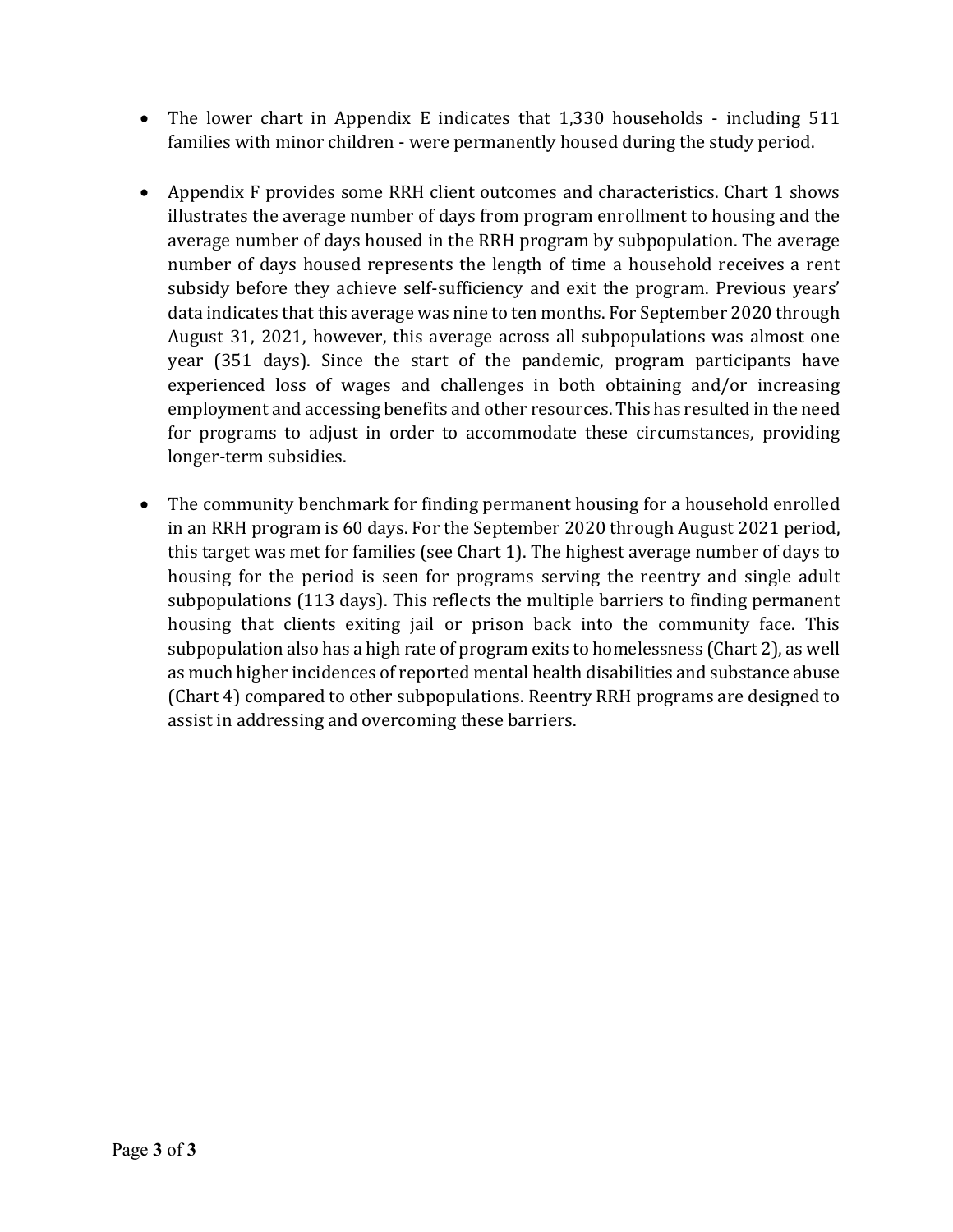

#### **The 2020-2025 Community Plan to End Homelessness**

The county-wide plan is our roadmap for ending homelessness in Santa Clara County. The 2020-2025 plan sets aggressive targets designed to reverse the current growth in homelessness and bring us one step closer to our collective goal of eliminating homelessness in our community. Appendix A will highlight specific goals related to this plan.

#### Appendix A: Community Plan Goals **Santa Clara County** 2 21 **Continuum of Care Goal: Housing 20,000 Goal: Achieve a 30% Reduction in Annual Inflow of People by 2025 People Becoming Homeless** Office of Supportive Housing **20,000** (Inflow = Number of Households Completing Their First Assessment) Housing Supportive Housing System 25% to **5,021** Placements goal Dashboard BASELINE: INFLOW OF INDIVIDUALS IN since Jan 2020 **4,778** 2019 September 1, 2020 – INFLOW OVER THE PAST ONE YEAR (SEPT **3,346**  August 31, 2021 1, 2020 TO AUG 31, 2021) **14,979** GOAL: REDUCTION OF BASELINE INFLOW **3,345**  BY 30%

# Appendix B: Capacity and Utilization as of 8/31/2021



• Utilization: PSH, RRH are point-in-time utilization on August 31, 2021. TH, ES, and SP data reflects utilization for the month of August, and HP utilization is based on the last 12 months

• Program utilization is based on households enrolled in programs that are tracked in HMIS.

• PSH programs that are not tracked in the Homeless Management Information System (HMIS) include HUD Veterans Affairs Supportive Housing (VASH), consisting of 1,222 units, and other programs which comprise 67 units. PSH capacity includes 73 units which are Permanent Housing with services (no disability required).

• For Safe Parking programs, one parking space is the equivalent of one unit of capacity with an estimated 2.5 individuals per vehicle.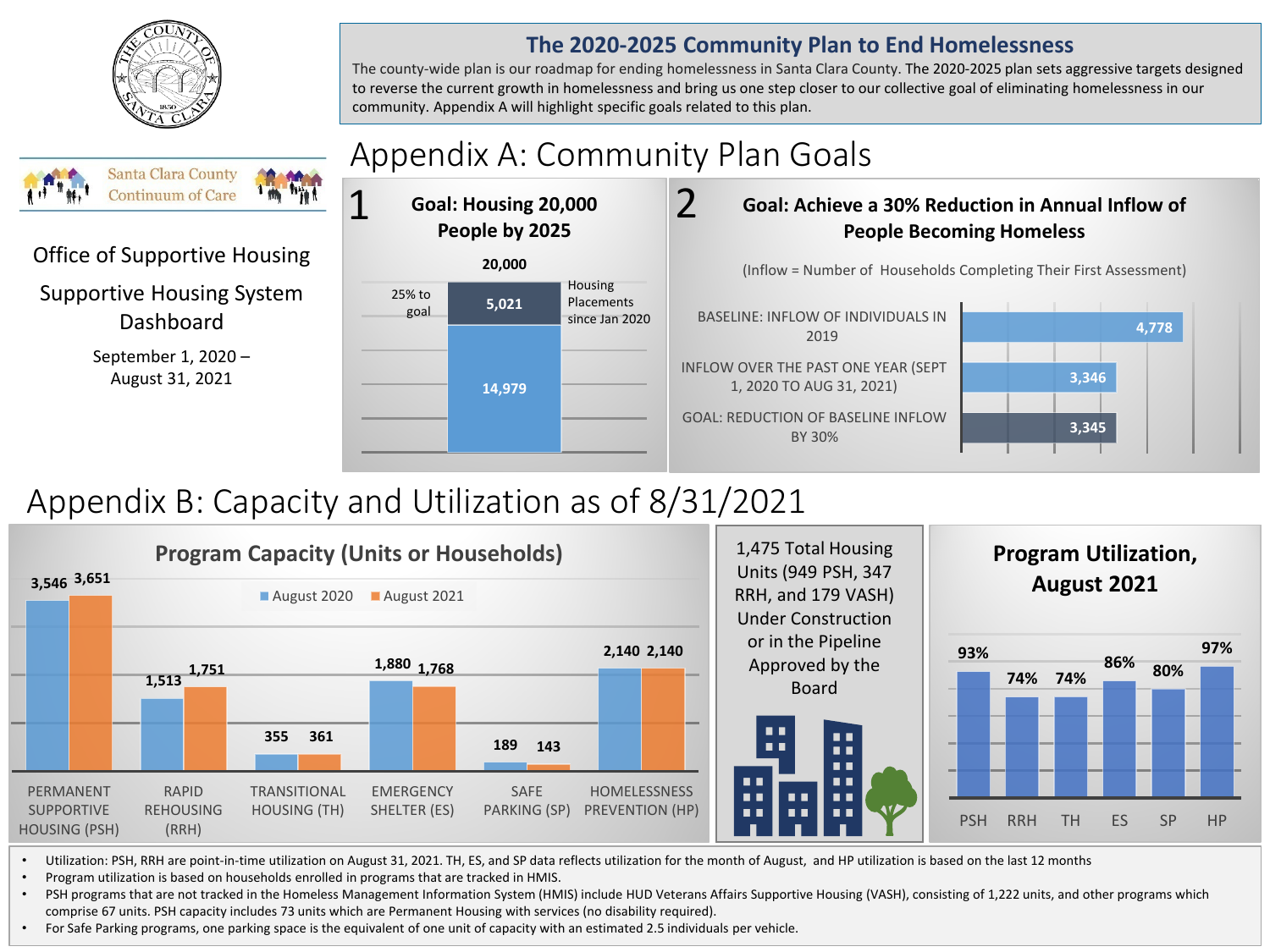# Appendix C: System Performance Measures



- *Enrollments into ES, SH, TH, or PH Programs*
- *System Entries: People Experiencing Homelessness for the First Time\**
- \* "First Time" per HUD = no enrollments in ES, SH, TH or PH in the previous 24 months



1

#### **Permanent Housing Retention**

*Percentage of People in Permanent Housing Programs (excluding Rapid Rehousing) Retaining Housing during the Reporting Year (Benchmark = 95%)*





### **Returns to Homelessness**

4

*After exiting to Permanent Housing Destinations, the Percentage of People who Return to Homelessness (N = Exits to PH between 2/2018 to 1/2019)*

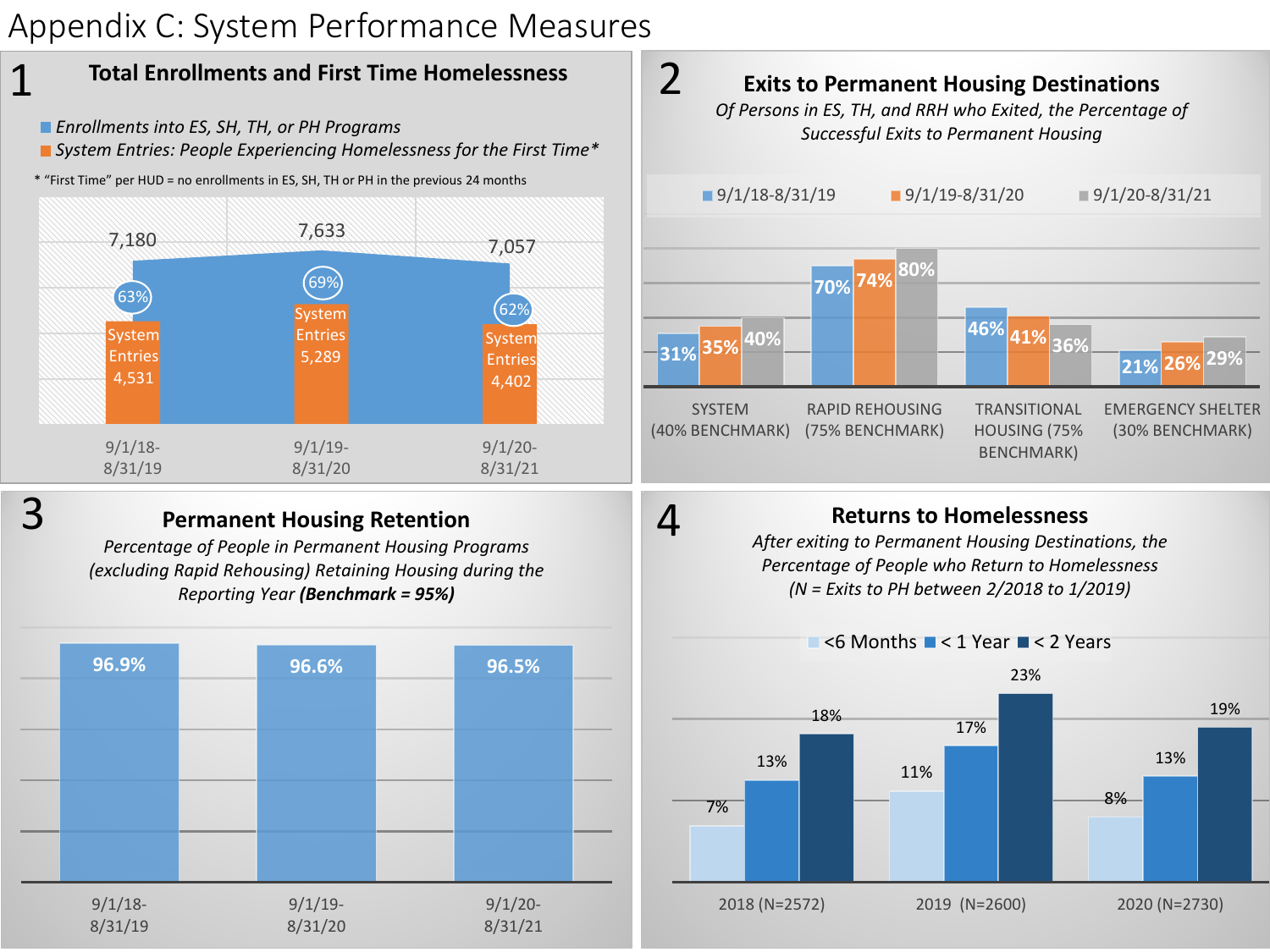# Appendix D: Housing Placements and Inflow by Month



#### **Monthly Housing Placements vs. Homeless Inflow**

**Monthly Housing Placements from Project Types**

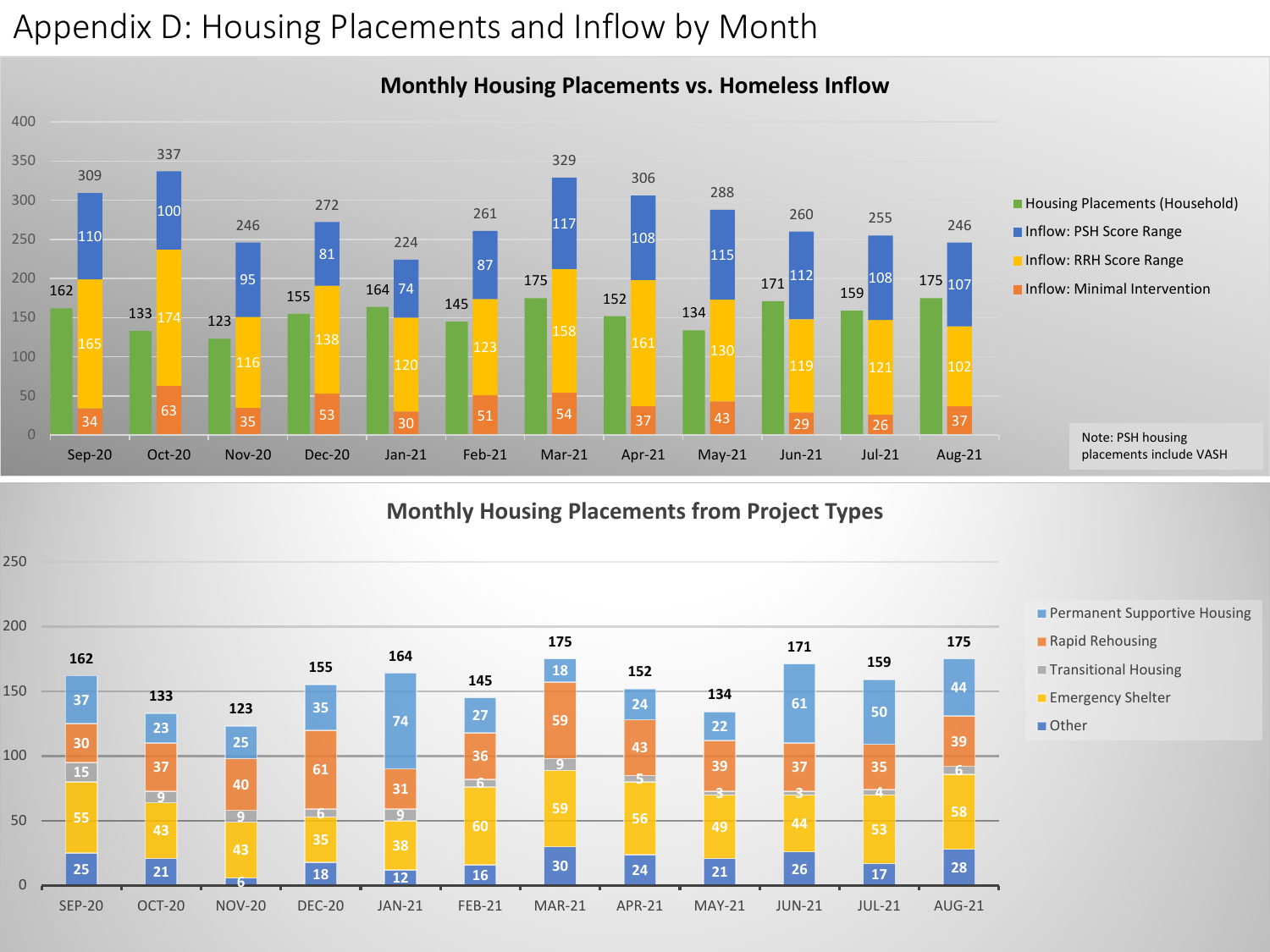# Appendix E: Rapid Rehousing Capacity and Enrollments - August 31, 2021

| <b>Target Population of</b><br><b>RRH Program</b> | <b>Number of Programs</b> | <b>Annual Capacity (Units)</b><br>as of August 31, 2021 |                                 |  |
|---------------------------------------------------|---------------------------|---------------------------------------------------------|---------------------------------|--|
| <b>Veterans</b>                                   | 4                         | 438                                                     |                                 |  |
| Familes                                           | 8                         | 434                                                     |                                 |  |
| Any Population                                    |                           | 462                                                     |                                 |  |
| Single Adults                                     |                           | 175                                                     |                                 |  |
| Youth                                             | 4                         | 107                                                     |                                 |  |
| Reentry                                           |                           | 80                                                      | Note: Intimate Partner Violence |  |
| Intimate Partner Violence                         |                           | 55                                                      | (IPV) program data is not       |  |
| <b>Total</b>                                      | 28                        | 1,751                                                   | recorded in the HMIS.           |  |

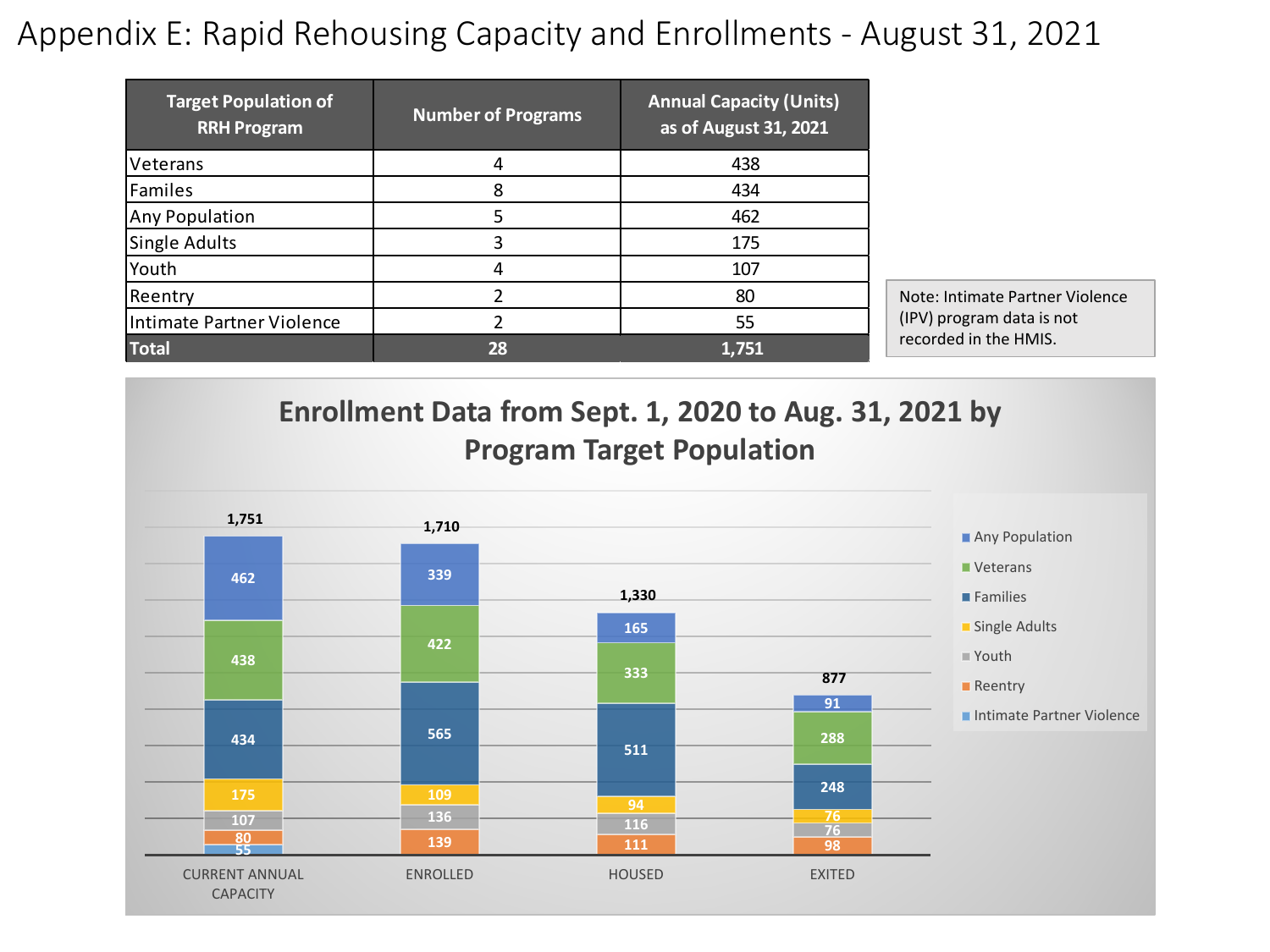## Appendix F: RRH Client Characteristics and Outcomes – Sept. 1, 2020 to Aug. 31, 2021